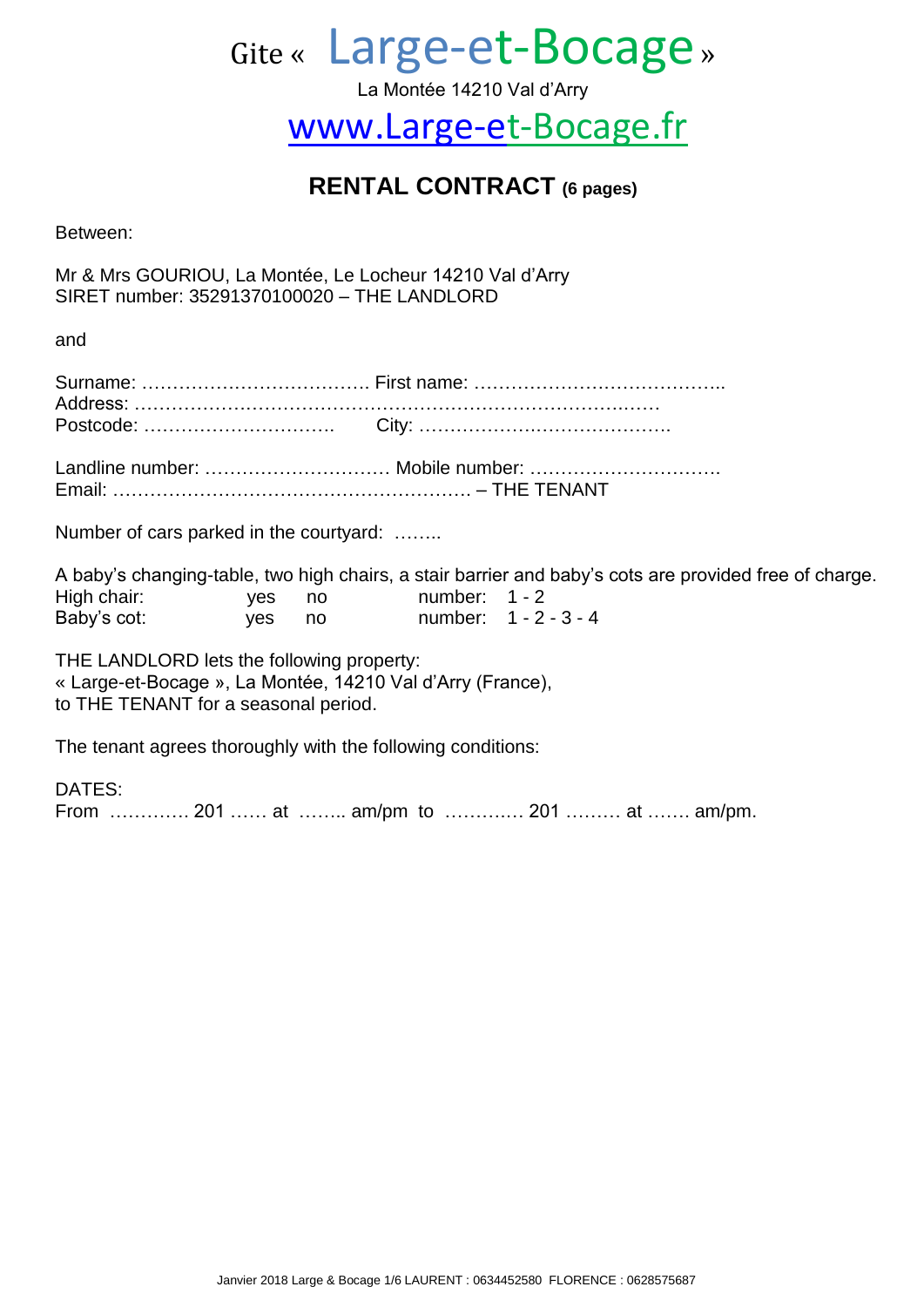**COPY THE INFORMATION APPEARING ON THE WEBSITE'S PAGE HERE:**

| CALCULEZ LE MONTANT DE VOTRE SÉJOUR                                                                                                                                                                                                                                                                                          |       |  |  |
|------------------------------------------------------------------------------------------------------------------------------------------------------------------------------------------------------------------------------------------------------------------------------------------------------------------------------|-------|--|--|
| Quand souhaitez vous venir J Un week-end J Un jour férié J En semaine                                                                                                                                                                                                                                                        |       |  |  |
| Avril à Octobre                                                                                                                                                                                                                                                                                                              | ○ Oui |  |  |
| Combien de nuits souhaitez-<br>vous rester*                                                                                                                                                                                                                                                                                  |       |  |  |
| Nombre d'adutes*                                                                                                                                                                                                                                                                                                             |       |  |  |
| Nombre d'enfants de moins<br>de 6 ans et plus de 2 ans                                                                                                                                                                                                                                                                       |       |  |  |
| Nb de personnes majeures<br>(taxe séjour)*                                                                                                                                                                                                                                                                                   |       |  |  |
| Taxe de séjour                                                                                                                                                                                                                                                                                                               |       |  |  |
| Montant total en $\epsilon$<br>ménage inclus                                                                                                                                                                                                                                                                                 |       |  |  |
| The price includes the rental of the provided bottom sheets and pillowcases.<br>Consumables are supplied in limited quantities (toilet paper, detergent)<br>Cleaning is included in the price and done at the end of the stay.<br>Only people over the age of majority must pay the tourist tax.<br>Pets: $10 \in per day$ : |       |  |  |
|                                                                                                                                                                                                                                                                                                                              |       |  |  |

Number of meals (see the menu) – please give details for each day: ………………………………………………………………………………………………………..…………. ……………………………………………………………………………………………………………………  $\mathcal{L}^{\text{max}}_{\text{max}}$ ……………………………………………………………………………………………………………………

……………………………………………………………………………………………………………………

#### **Agreed Total Price:**

Total price in Euros corresponding to the rental and the extras (sheets, meals, animals):

Written out in numbers:

Written out in words:

Reservations: reservations are taken into account once the five-hundred-euro (€ 500) deposit check has been received, and once the rental contract has been properly filled in, signed and sent back to the landlord, as an agreement between the latter and the tenant.

Contract date of validity: both LANDLORD and TENANT agree that the hereby contract and description commit THE LANDLORD only once the rental amount has been fully paid. **The reservation only takes effect once THE LANDLORD has signed the contract.**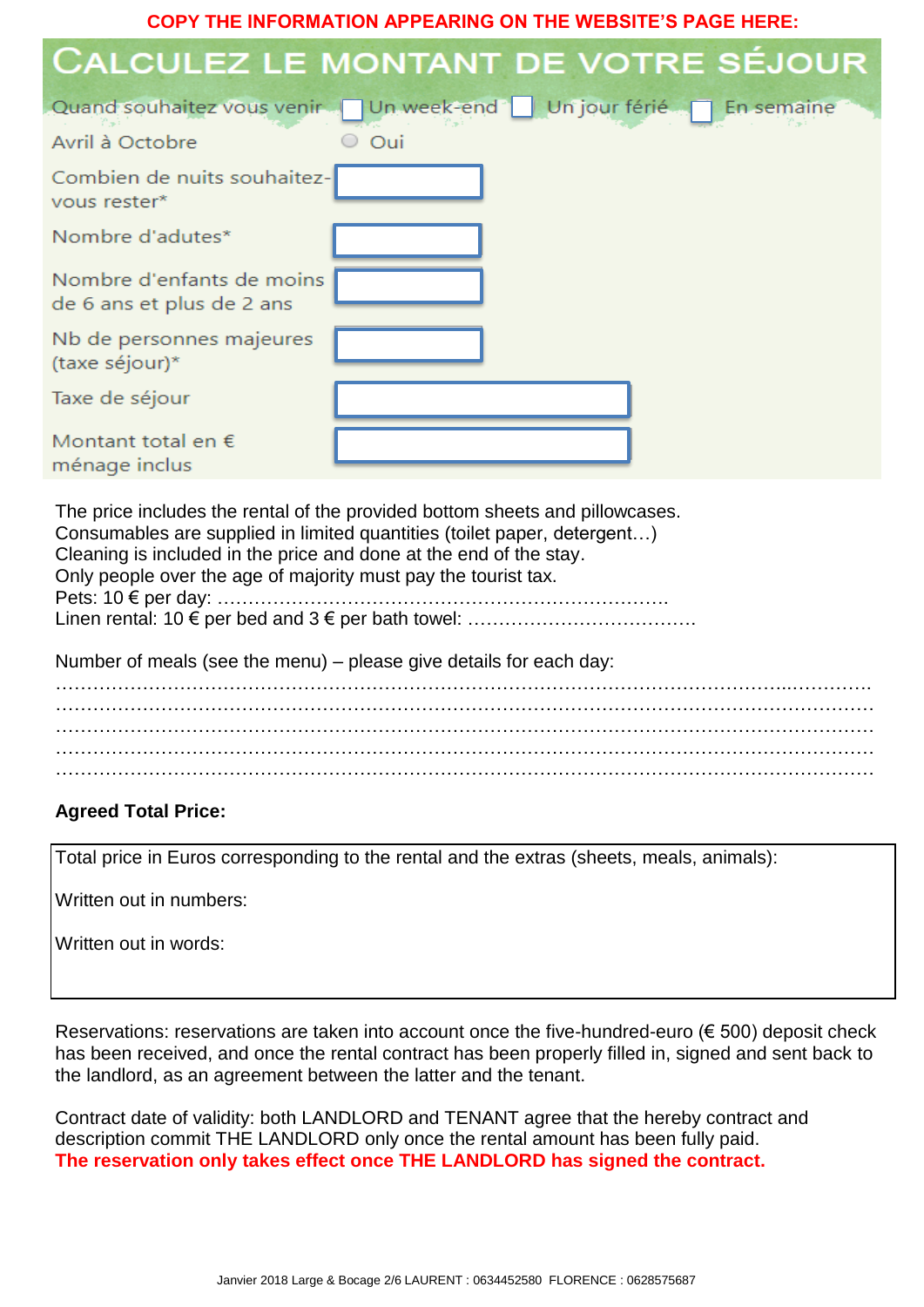#### **Terms and Conditions:**

Capacity description: 12 single beds, 3 double beds, 2 chair-beds, 1 sofa bed. 22 people can therefore sleep at the cottage (arrangements are possible for the beds – see with the landlord). Up to 30 people for receptions around the table only.

#### *On the ground floor*

**Living-room**: fully-equipped kitchen with fridge/freezer – cold room – range cooker – microwave – dishwasher – 2 electric coffee makers – electric kettle – toaster – expresso "Tassimo" coffee machine – 1 sofa bed for 2 people (not included in the counting of the beds), 1 dresser with tableware for 15 people (or more for receptions), 2 raclette grills for 6 people, platter of seafood and accessories, 1 cabinet to store comestibles.

**Laundry room:** washing machine – dryer – ironing board and iron (on demand).

**Sitting-room:** TV – internet access – DVDs (on demand) – board games – fireplace – 3 sofas.

**"Jersey" Bedroom**: double bed (180 x 200) or 2 single beds (90 x 200).

Equipped with: night table, bedside lamps and closet.

Adjoining bathroom (walk-in shower – sink – toilet – bath mat).

**"Minquiers" Bedroom**: 2 single beds (90 x 200) or double bed (180 x 200), with night table, bedside lamps and closet.

Sofa bed for 1 or 2 people (80 x 200) with drawers. Toilet, bathroom with shower and sink.

#### *Upstairs*

**"Sercq" Bedroom**: 2 single beds (90 x 200) or double bed (180 x 200).

Equipped with: night table, bedside lamps, closet and wardrobe.

**"Chausey'' Bedroom**: 2 single beds (90 x 200) or double bed (180 x 200).

Equipped with: night table, bedside lamps and closet.

**"Herm'' Bedroom**: 2 single beds (90 x 200) or double bed (180 x 200).

Equipped with: night table, bedside lamps, closet, wardrobe and writing desk.

Private toilet. Bathroom with walk-in shower and sink, hair dryer, bath mat.

**"Guernesey" Bedroom**: 2 single beds (90 x 200) or double bed (180 x 200), chest of drawers, 2 sofa beds for 1 or 2 people, with drawers. Toilet, bathroom with shower, sink and bath mat.

Patio with big barbecue.

Access to the garden and orchard.

Access to the heated pool from **May to September** (the dates can vary depending on the weather).

#### Price

The indicated prices are given in Euros and are calculated from the website « large-et-bocage.fr ». This cottage is furnished and fully equipped. The prices include: the provision of the equipped gite; the

charges related to the water or electricity consumption; heating.

The price calculated from the website « large-et-bocage.fr » cannot be modified after the signature of the rental contract, except if one person (or more) is added to the number of guests, within the limits of the available beds.

#### Security deposit

A five-hundred-euro **(€ 500)** deposit check **will be given by the tenant** to cover possible damage and/or deterioration and/or missing objects. The deposit check will be returned by post after the tenant's departure and **will not be cashed.**

#### Arrival and Departure

The arrival time is between 4 pm and 7 pm on the arrival day, and the tenant must check out before 10 pm on the departure day (for tenants renting the cottage at the weekend, departures can be later), except if the reservation form mentions otherwise.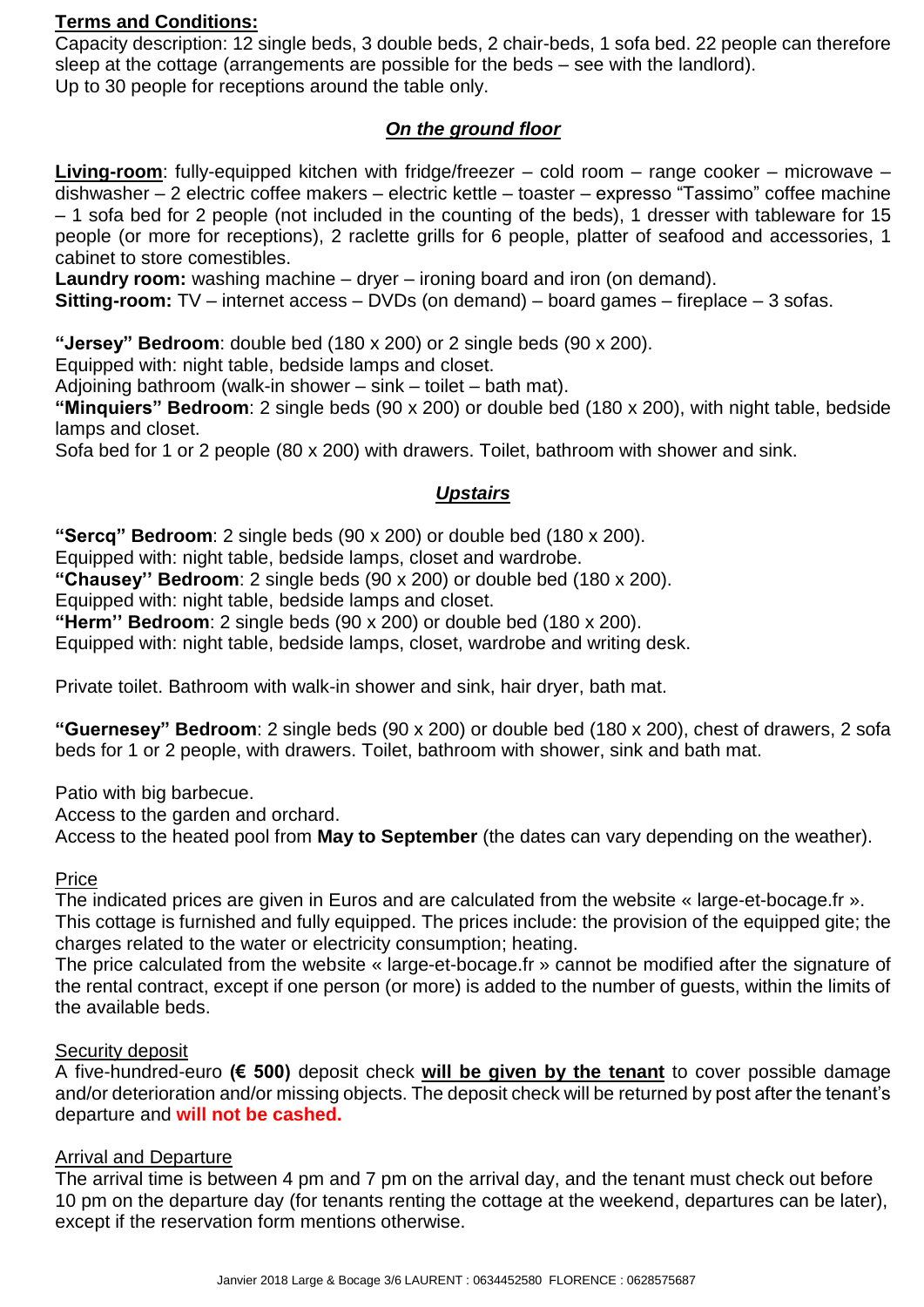If the indicated times represents a problem for the tenants, they can inform the landlord when booking, and a solution will be found.

#### Stay at the cottage and tenant's commitment

The duration of the lease cannot be extended without the written agreement of the landlord. It is expressly agreed that the gite is rented for the number of people mentioned in the hereby contract, which is to say for the maximum number of beds available (one double bed for two people).

#### The tenant commits:

Not to bring any extra guest without the landlord's authorisation.

Not to allow animals in the bedrooms and to watch them closely, as well as their dejections. Not to sublet the cottage.

Not to disturb the neighbourhood and not to damage the place. By signing this contract, the tenant agrees with the rules and regulations.

To insure against any rental risks such as theft, fire, water damage. A certificate of public liability insurance (holiday) is mandatory. This document can be given free of charge by the tenant's insurance company.

To have an appropriate behaviour in the cottage by maintaining it properly, so as to leave it as clean as possible.

Not to smoke in the bedrooms and not to allow animals on the upper floors.

Not to throw any tampons, sanitary pads, cottons, tissues, cigarette ends… in the toilets, for the gite is equipped with a septic tank. The possible damage will be debited from the deposit check.

To do an inventory within the 24 hours following the planned arrival, and to ask the landlord, at least 48 hours before the departure, to draw up the outgoing inventory of fixtures which will occur on the planned day and time of departure. Failing that, the tenant commits not to contest the possible charges for damage, even pre-existing. The landlord must absolutely be informed of any damage within 24 hours. The tenant must not repair nor replace the damaged object(s) without the landlord's authorisation. The tenant commits to repay the total exchange value of all the furnished objects possibly broken, cracked, chipped or deteriorated by an abnormal wear due to the tenant's activity. It is expressly agreed that the damage done to the beds, paintings, floors, ceilings, window panes, garden equipment, pool coating and others are unacceptable. If the total cost of the assessed damage exceeds the amount of the deposit check, the tenant commits to pay the difference.

#### Pets

Animals are allowed in the domain. The tenant is responsible for any damage caused by the animal (poultry attack, garden deterioration…). Pets are allowed in the living-room only, and they must keep away from the sofas. The tenant is responsible for the collection of the animal's dejections.

#### Access to the swimming-pool

From May to late September, depending on the weather.

Only the people sleeping at the gite can access the swimming-pool and its surroundings.

Opening hours: from 11 am to 7 pm.

Swimmers must shower before going to the pool.

#### **Responsibility**

The tenant will be warned of the particular precautions to take regarding the swimming-pool (mandatory shower, closing after use…) **and assumes responsibility for the accidents which could occur (drowning, cold-water drowning…). Parents must accompany their children and watch them closely. If those instructions are not respected, the landlord can decide to ban the contravener temporarily or definitively, depending on the incident seriousness.**

#### **Security**

During the stay, the tenant commits to make the cottage and its surroundings available to visitors, for whatever reason.

In case of absence, even of short duration, the tenant commits to lock the road-side door of the cottage. If not, the tenant will be held responsible for the consequences.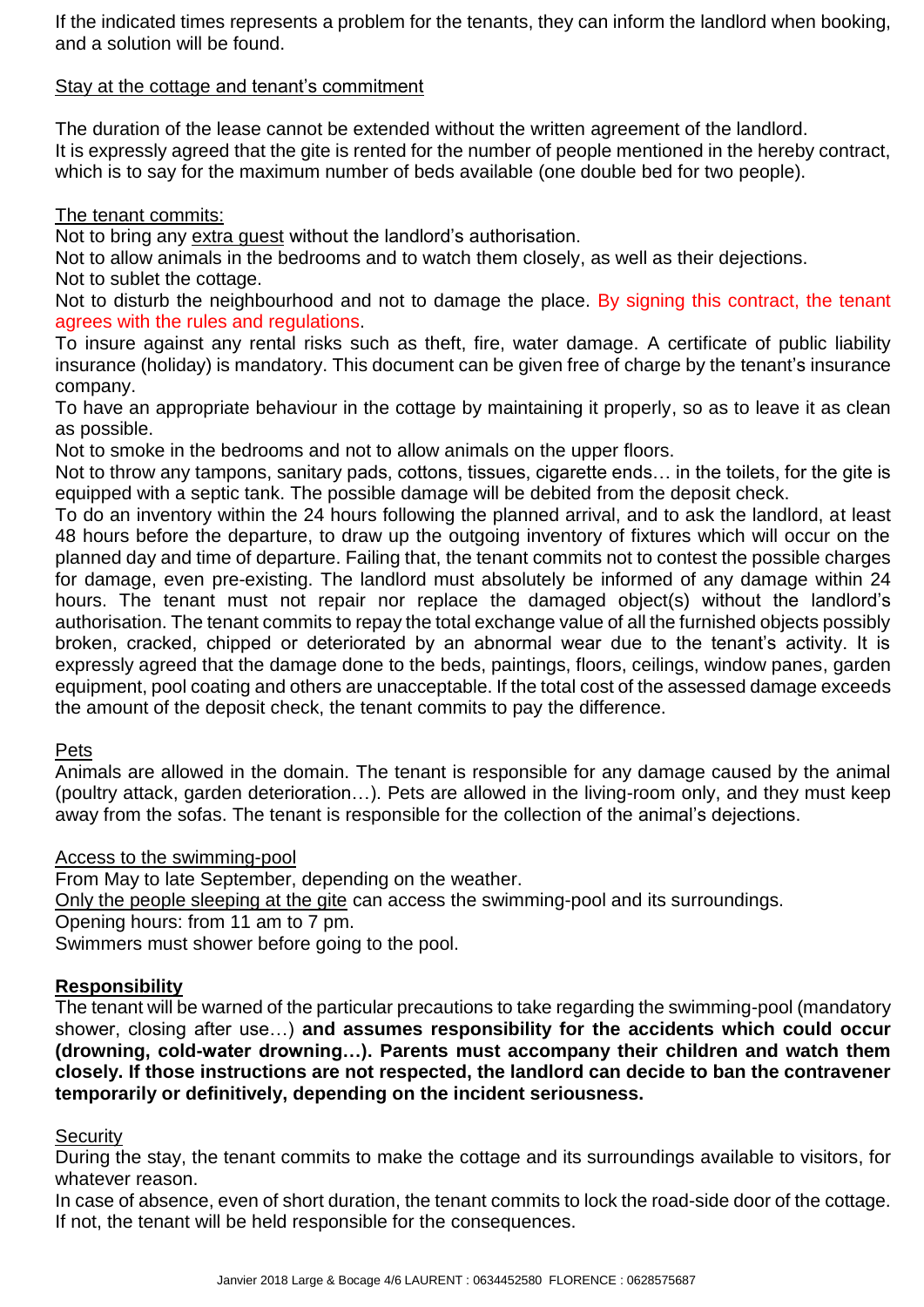The tenant is aware of the important risk of fire and commits not to light any fire nor embers (barbecue) without the landlord's authorisation. Regarding the patio's barbecue, it is mandatory to use charcoal only, which is not provided by the landlord.

Using the fireplace is forbidden from May to September included. Outside this period, a wheelbarrow of wood can be provided on demand for the duration of the stay, after the opening of the hatch. The tenant commits to respect the security precautions when using the fireplace.

#### Parking

Vehicles must park in the courtyard, in front of the house. The landlord cannot be held responsible for any damage.

#### Inner courtyard

Children can play in the inner courtyard, under the supervision of their parents. Firewood, outside bins and others cannot be used as toys. The tenant commits to respect the security precautions and the landlord cannot be held responsible for any damage nor accident.

#### Cleaning

The cottage is totally cleaned before the beginning of the rental period. On the day of departure, the tenant must leave it as clean and functional as on the day of arrival. A vacuum cleaner, a bucket, a mop, a broom and a dustpan are provided to maintain the cottage in perfect condition.

#### Linen

Linen rental is possible (bed linen and bathroom towels). The price is 10  $\epsilon$  per bed sheet and 3  $\epsilon$  per towel. However, the landlord advises the tenants to bring their own bathroom and beach towels, as well as bed linen for babies. It is forbidden to use the household linen as bath towels for the swimmingpool. **Beware: our beddings are nonstandard** (this is the reason why we provide bottom sheets**). For hygienic reasons, the landlord will not provide any duvet nor blanket if the tenants cannot prove they have brought their own bed linen.** Sleeping bags are allowed.

#### **Insurance**

The tenant must take out an insurance policy covering the risks of theft, fire and water damage, as well as rental risks, the furniture in the gite, and the neighbours' pleas. Besides, all the people taking part in the stay must have taken out a public liability insurance.

The signature of the reservation form testifies that the tenant is covered by such an insurance.

#### Modification or cancellation on the landlord's initiative

In case of modification or cancellation of the rental of the gite on the landlord's initiative, the latter commits to inform and to fully refund the tenant as soon as possible, so as not to held any other responsibility.

#### Cancellation on the tenant's initiative

The tenant must inform the landlord of any cancellation  $-$  for whatever reason  $-$  as soon as possible before the reservation date. In any case, 50% of the deposit will be returned to the tenant.

If the tenant must leave the cottage earlier than planned, for whatever reason, there will be no reduction.

In case of force majeure, the landlord cannot be held responsible and the tenant commits not to call the landlord for any compensation.

If the tenant doesn't respect one or several clauses presented in the hereby contract, and after being summoned to with no effect, the rental will be cancelled in full accordance with the law, and the tenant shall be evicted and summon to attend urgent proceedings.